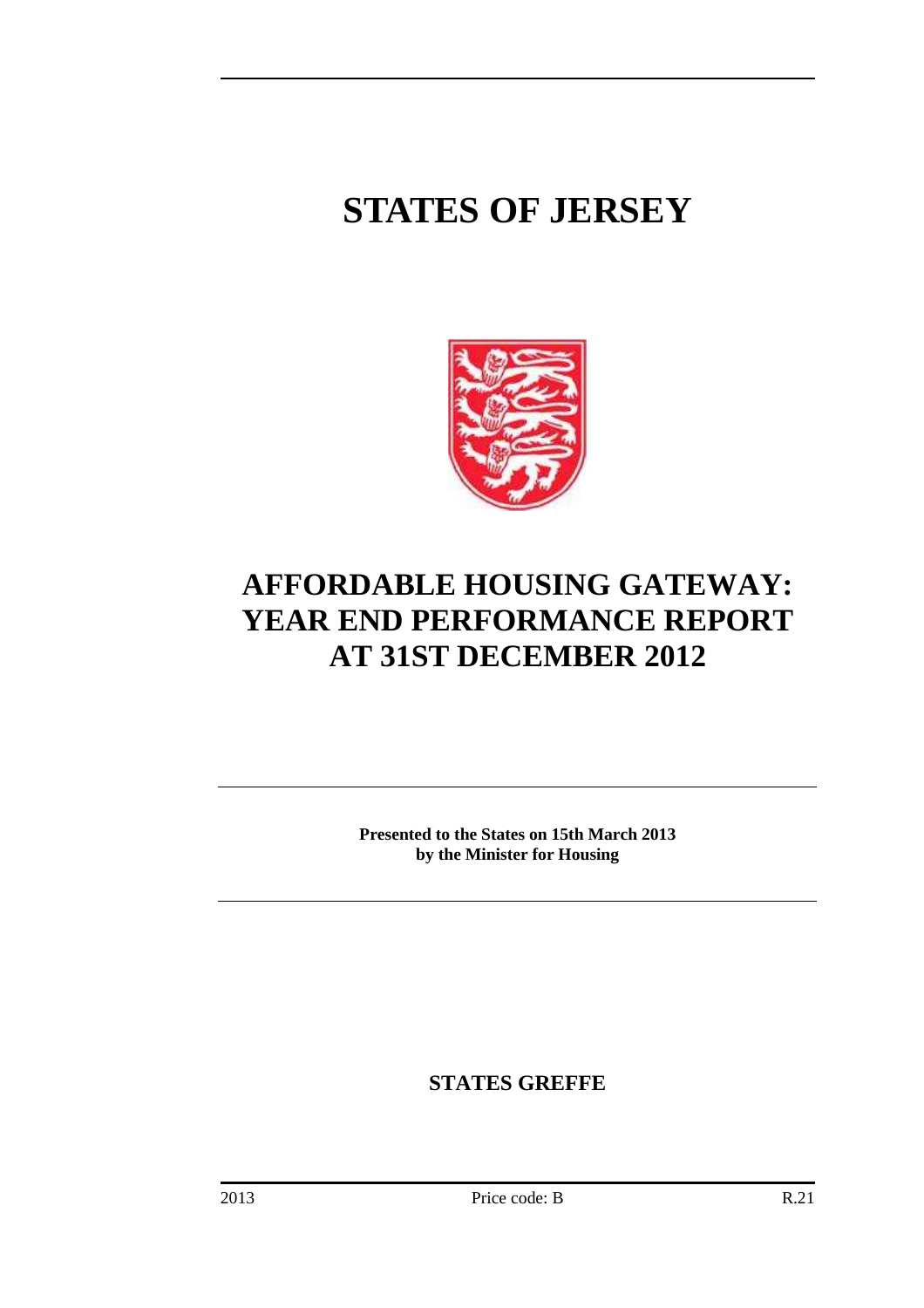#### **REPORT**

#### **Introduction**

The "Affordable Housing Gateway" was launched in January 2012 and has therefore been in operation for a full year. There have been a number of significant achievements with the implementation of the Gateway –

- A common application form is being used by customers;
- A single waiting list has been created which includes those applicants previously only registered with a Housing Trust;
- All Housing Trust waiting lists have closed:
- All social rented homes are now allocated from the Gateway list;
- Homes are being allocated to applicants in the greatest need, who have been waiting the longest.
- The Gateway is now able to reflect true housing demand in Jersey.
- **A total of 497 allocations have been made from the Gateway Year to Date (427 by the Housing Dept, 69 by the Housing Trusts and one by a Parish).**

The Gateway is used for new applicants who require affordable housing and also existing tenants who require a transfer to alternative accommodation for one reason or another.

Applicants are visited or interviewed and then assessed against a set of criteria which allows the application to be placed in an appropriate Priority Band. Only Bands 1, 2, 3 and 6 can be reasonably compared with figures generated from the Housing Department's previous waiting list.

| <b>BAND</b>    | <b>CHARACTERISTICS OF APPLICANTS</b>                                                                                                                                                                                                                                                                                                                                                                                                                                                                                                                                                                                                               |
|----------------|----------------------------------------------------------------------------------------------------------------------------------------------------------------------------------------------------------------------------------------------------------------------------------------------------------------------------------------------------------------------------------------------------------------------------------------------------------------------------------------------------------------------------------------------------------------------------------------------------------------------------------------------------|
| 1              | Homeless, i.e. -<br>under Eviction Notice (Court Order in Place)<br>$\bullet$<br>in Tied Accommodation where employment has ceased<br>$\bullet$<br>unable to occupy or return to present home because of Urgent Medical Issue<br>$\bullet$<br>have no rights to stay in current accommodation such as staying with friends<br>$\bullet$<br>or family<br>forced to live apart from family because present accommodation isn't<br>$\bullet$<br>suitable<br>• in "hostel" or "shelter" type of accommodation<br>Existing tenant needing to Transfer for decant reason<br>Existing tenant under occupying<br>Any combination of Band 2 characteristics |
| $\overline{2}$ | Grave overcrowding (opposite gender children sharing a room or more than<br>2 children in one room)<br>Poor housing standards                                                                                                                                                                                                                                                                                                                                                                                                                                                                                                                      |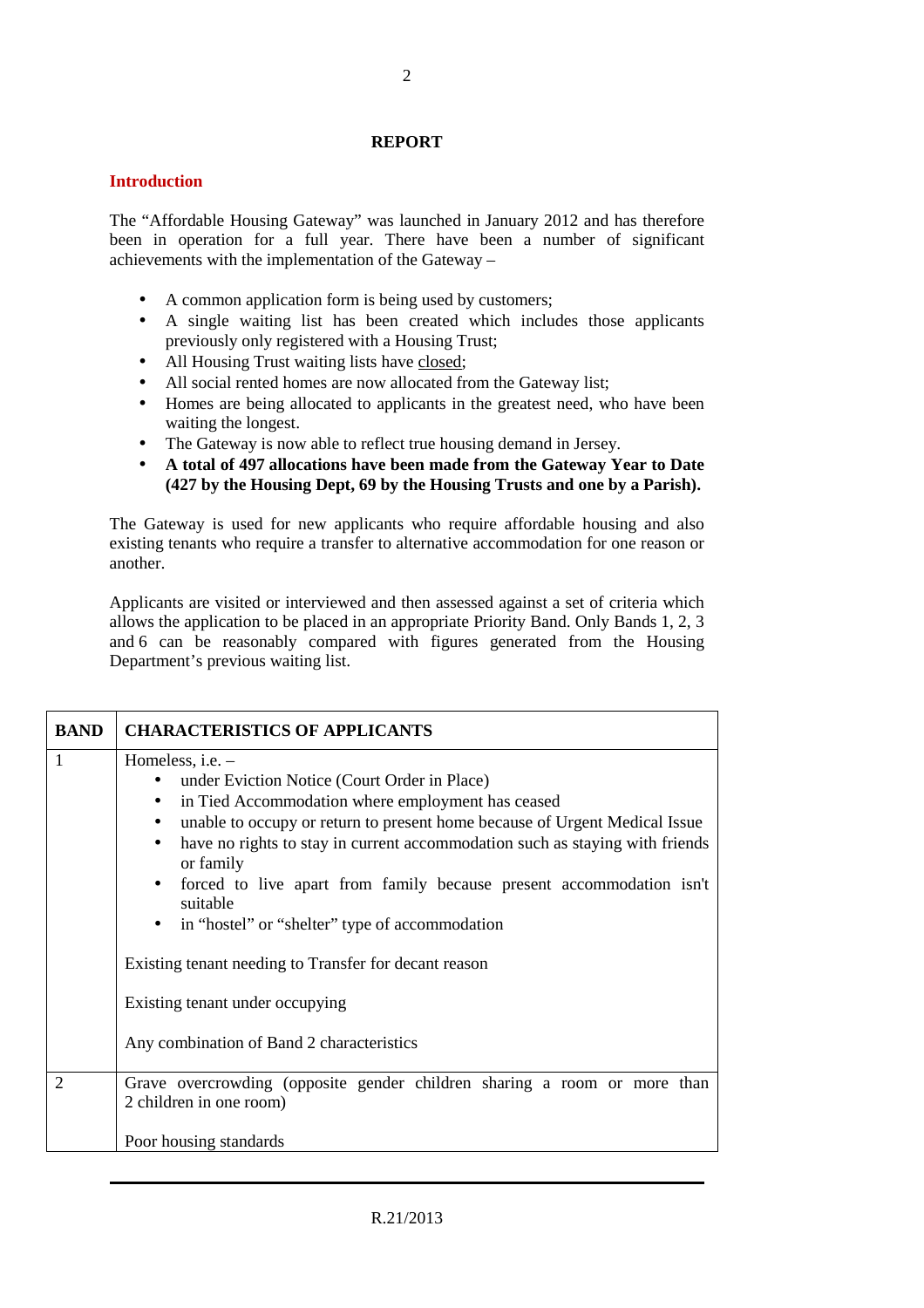| <b>BAND</b>    | <b>CHARACTERISTICS OF APPLICANTS</b>                                                                                                                                                                    |
|----------------|---------------------------------------------------------------------------------------------------------------------------------------------------------------------------------------------------------|
|                | Moderate Medical Cases (by Medical Officer of Health determination)<br>Other social housing transfers                                                                                                   |
| 3              | Private Rented Sector tenants who are adequately housed but are unable to afford the<br>current rent – with or without financial assistance                                                             |
| $\overline{4}$ | Presently Adequately Housed – little or no housing need but simply wish to change<br>home                                                                                                               |
| 5              | Register for those who wish to purchase but require some kind of financial assistance<br>to do so                                                                                                       |
| 6              | Multi-Agency Supported Housing – Applicants who will require ongoing landlord<br>support to live independently and are only likely to be housed by certain landlords<br>who can offer that 'extra care' |

Overall demand remains high in the top priority bands – Bands 1, 2, 3 and 6. This is undoubtedly due to –

- a slowing-down in the supply of new social housing
- a worsening economic climate
- an ageing population.

#### **Demand from new applicants requiring affordable housing to rent**

The overall figure demonstrating demand for social rental accommodation for new applicants has increased by 137 applicants over the last 12 months (not including Band 4, as they are deemed adequately housed).

The number of new applicants as at 1st January 2013 comprised 659 families/ individuals. This figure includes those applicants in Bands 1, 2, 3 and 6 only.

Comparison figures for the position at 1st January in previous years are:

| $2012 - 522$   $2011 - 425$   $2010 - 385$   $2009 - 292$   $2008 - 254$   $2007 - 243$ |  |  |  |  |  |
|-----------------------------------------------------------------------------------------|--|--|--|--|--|
|-----------------------------------------------------------------------------------------|--|--|--|--|--|

During 2012, 315 new applicants were housed, either by the Housing Department or one of the Housing Trusts. Comparison figures for previous years are:

| $\mid$ 2011 – 230 $\mid$ 2010 – 206 $\mid$ 2009 – 256 $\mid$ 2008 – 235 $\mid$ 2007 – 207 $\mid$ 2006 – 270 |  |  |  |  |  |
|-------------------------------------------------------------------------------------------------------------|--|--|--|--|--|
|-------------------------------------------------------------------------------------------------------------|--|--|--|--|--|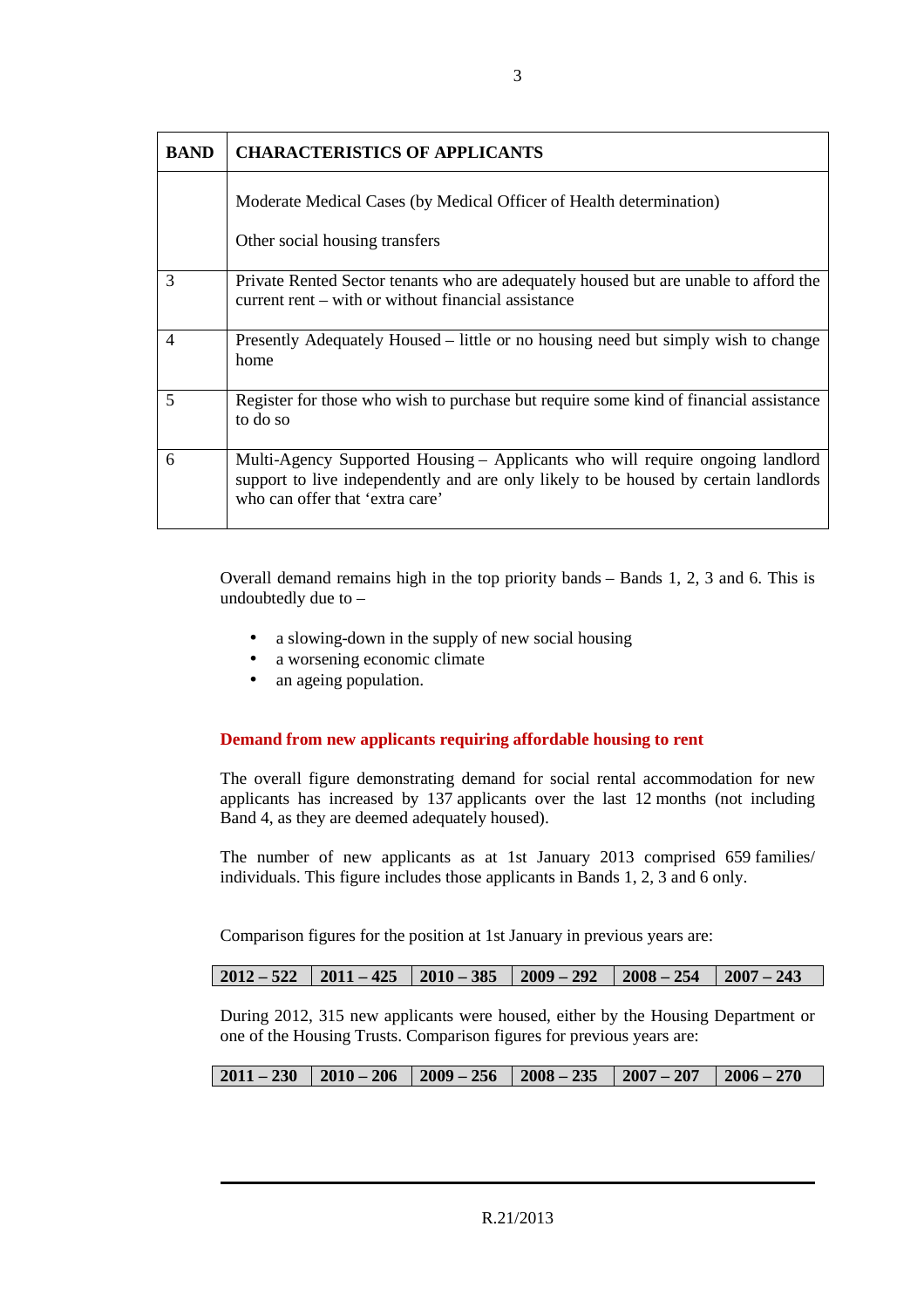| <b>New applicants housed</b> |       |       |       |       |           |              |  |
|------------------------------|-------|-------|-------|-------|-----------|--------------|--|
|                              | 1 Bed | 2 Bed | 3 Bed | 4 Bed | $5 + Bed$ | <b>TOTAL</b> |  |
| <b>Band 1</b>                | 67    | 97    | 23    | n/a   |           | 188          |  |
| <b>Band 2</b>                | 26    | 42    | 15    | n/a   | n/a       | 83           |  |
| <b>Band 3</b>                | 3     | 6     | n/a   | n/a   | n/a       | 9            |  |
| <b>Band 4</b>                |       | 4     | n/a   | n/a   | n/a       | 5            |  |
| <b>Band 5</b>                | n/a   | n/a   | n/a   | n/a   | n/a       | 0            |  |
| <b>Band 6</b>                | 19    | 9     | 2     | n/a   | n/a       | 30           |  |
| <b>TOTAL</b>                 | 116   | 158   | 40    | 0     |           | 315          |  |

**Applicants housed through the Gateway during 2012 – by Priority Band and bedroom quantity requirement** 

| <b>Existing tenants transferred</b> |              |    |    |             |                |     |  |
|-------------------------------------|--------------|----|----|-------------|----------------|-----|--|
|                                     | <b>TOTAL</b> |    |    |             |                |     |  |
| <b>Band 1</b>                       | 62           | 30 | 25 | 2           | 2              | 121 |  |
| <b>Band 2</b>                       | 15           | 9  | 15 | 6           | $\overline{2}$ | 47  |  |
| <b>Band 3</b>                       |              |    |    |             |                |     |  |
| <b>Band 4</b>                       |              |    |    |             |                |     |  |
| <b>Band 5</b>                       |              |    |    |             |                |     |  |
| <b>Band 6</b>                       | 7            | 3  | 3  |             | n/a            | 14  |  |
| <b>TOTAL</b>                        | 84           | 42 | 43 | $\mathbf Q$ |                | 182 |  |

| <b>Summary</b>                         |     |
|----------------------------------------|-----|
| Housed by the Housing Department       | 427 |
| Housed by the Jersey Homes Trust       | 30  |
| Housed by Les Vaux Housing Trust       | 36  |
| Housed by CTJ Housing Trust            | 3   |
| Housed by a Parish                     |     |
| <b>Total Applicants Housed in 2012</b> |     |

#### **Total demand for affordable rental**

**Total number of active applicants assessed through the Gateway, Bands 1, 2, 3, 4 and 6** 

| One Bed Need   | 505   |
|----------------|-------|
| Two Bed Need   | 450   |
| Three Bed Need | 258   |
| Four Bed Need  | 42    |
| Five+ Need     |       |
| <b>TOTAL</b>   | 1 258 |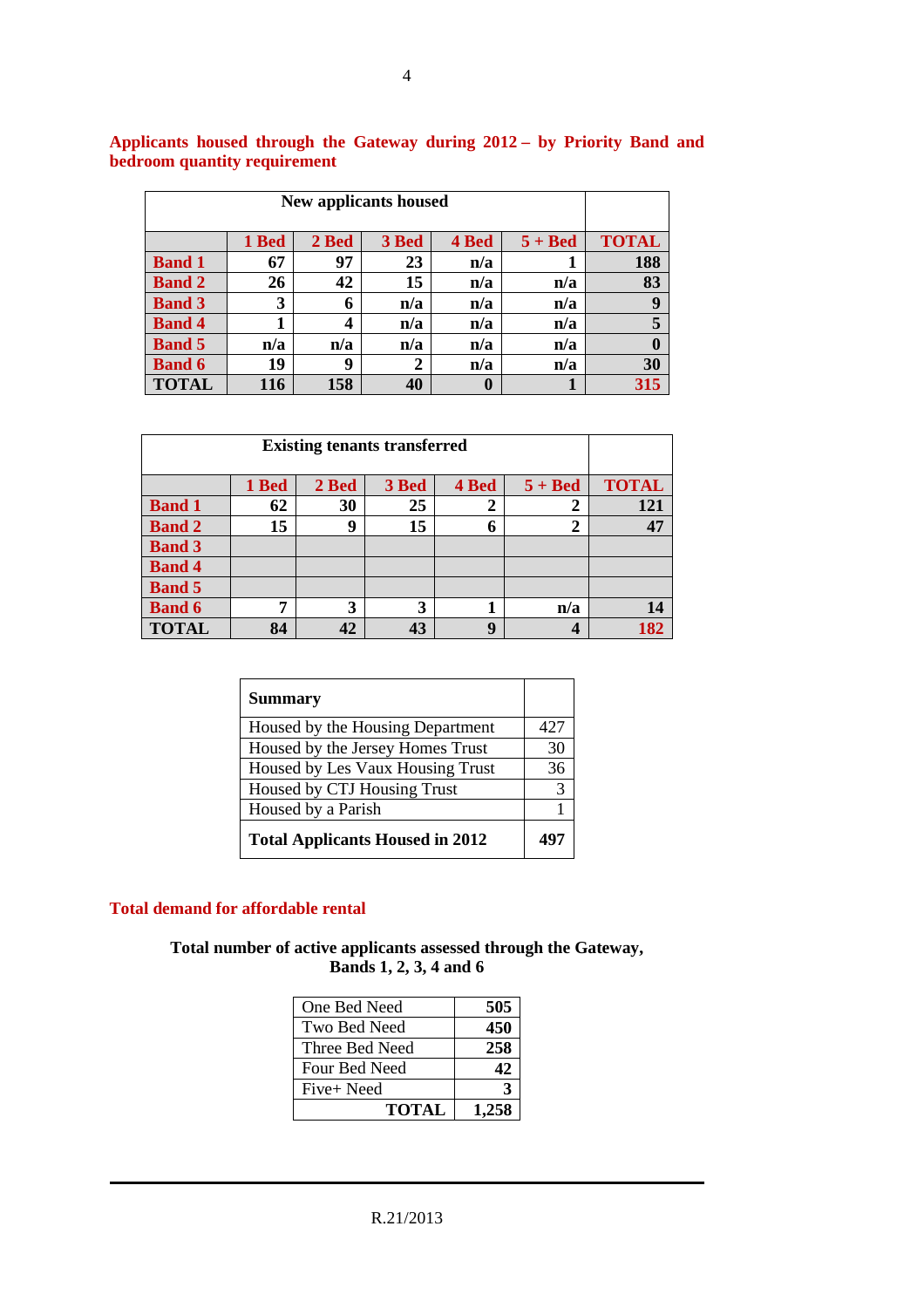The figures below represent the properties that would be released by those currently living in a unit of social housing – whether that is with the States or a Housing Trust – when they are transferred to alternative accommodation. Using these figures it is possible to calculate the overall net demand.

| <b>Bed Quantity</b> | <b>Number</b> |
|---------------------|---------------|
| One Bed             | 105           |
| Two Bed             | 208           |
| Three Bed           | 104           |
| Four Bed            | 11            |
| Five+               |               |
| <b>TOTAL</b>        |               |

**Units released** 

#### **Overall net requirement**

| <b>Bed Quantity</b> | <b>Number</b> |
|---------------------|---------------|
| One Bed             | 400           |
| Two Bed             | 242           |
| Three Bed           | 154           |
| Four Bed            | 31            |
| Five+               | 3             |
| <b>TOTAL</b>        | 83            |

The figures demonstrate a continuing need for one- and two-bedroom units, where particularly the elderly and those younger, smaller families, are clearly struggling to source suitable, affordable accommodation in the private sector.

#### **Rolling 12 month Totals (new applicants and transfers)**

| $\mid$ 2011 |                                                                              |  |  |  |  |  |  |
|-------------|------------------------------------------------------------------------------|--|--|--|--|--|--|
|             | DEC    JAN   FEB   MAR   APR   MAY   JUN   JUL   AUG   SEP   OCT   NOV   DEC |  |  |  |  |  |  |
|             |                                                                              |  |  |  |  |  |  |
|             |                                                                              |  |  |  |  |  |  |

**Gateway Implementation Commenced** 

#### **New Applicants Active on the Gateway Waiting List at the close of 2012**

**Band 1 – Highest Priority – this Band refers to applicants who are actually homeless, under eviction notice, in tied accommodation, have urgent medical issues, no rights to current accommodation such as staying with family or forced to live apart as present accommodation is not suitable.** 

| <b>One Bed</b> | <b>Two Bed</b> | Three Bed | Four Bed | $\parallel$ Five + Bed | <b>TOTAL</b> |
|----------------|----------------|-----------|----------|------------------------|--------------|
|                |                |           |          |                        |              |

**Band 2 – This Band refers to cases of overcrowding, poor housing standards, moderate medical issues, etc.** 

| <b>One Bed</b> | <b>Two Bed</b> | Three Bed   Four Bed | $\mathbf{Five} + \mathbf{Bed}$ | <b>TOTAL</b> |
|----------------|----------------|----------------------|--------------------------------|--------------|
|                |                |                      |                                |              |

**Band 3 – This Band reflects applicants whose current accommodation is unaffordable given their personal circumstances**

| <b>One Bed</b> | <b>Two Bed</b> | <b>Three Bed</b> | <b>Four Bed</b> | $Five + Bed$ | <b>TOTAL</b> |
|----------------|----------------|------------------|-----------------|--------------|--------------|
|                |                |                  |                 |              |              |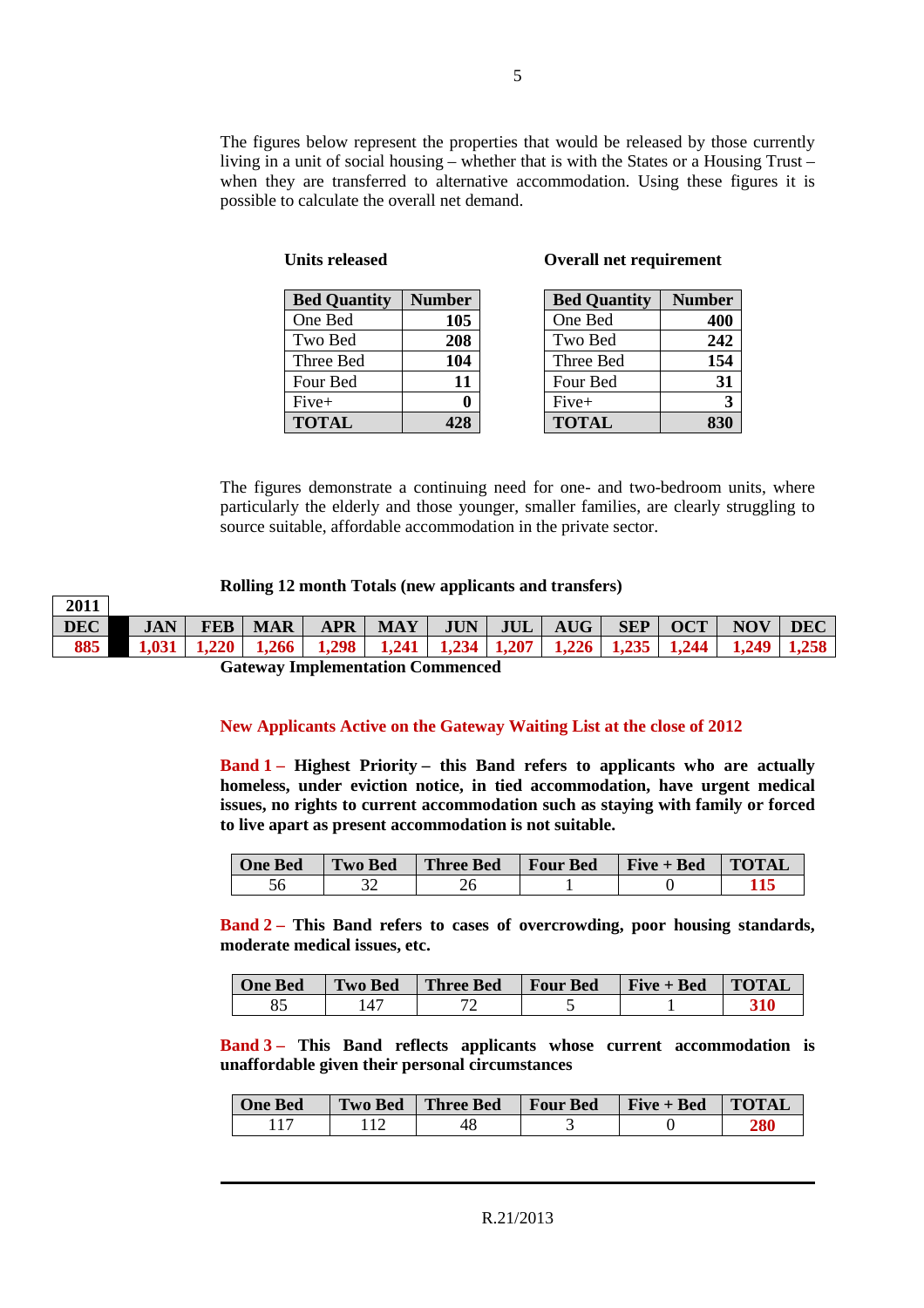| <b>One Bed</b> | <b>Two Bed</b> | Three Bed | Four Bed | $Five + Bed$ | <b>TOTAL</b> |
|----------------|----------------|-----------|----------|--------------|--------------|
|                |                |           |          |              |              |



**Band 4 – This Band refers to those who are able to re-house themselves in the private sector without financial assistance** 

| <b>One Bed</b> | <b>Two Bed</b> | <b>Three Bed</b> | <b>Four Bed</b> | $Five + Bed$ | <b>TOTAL</b> |
|----------------|----------------|------------------|-----------------|--------------|--------------|
| 00             | 46             |                  |                 |              |              |

#### **Existing tenants waiting for a transfer at the close of 2012**

**Band 1 – For transferring tenants in social housing this Band refers to those under occupying their current home and urgent medical circumstances**

| <b>One Bed</b> | <b>Two Bed</b> | <b>Three Bed</b> | <b>Four Bed</b> | $Five + Bed$ | <b>TOTAL</b> |
|----------------|----------------|------------------|-----------------|--------------|--------------|
| 60             | 56             |                  |                 |              | 133          |

**Band 2 – For transferring tenants in social housing this Band refers to those suffering from grave overcrowding or moderate medical circumstances** 

| <b>One Bed</b> | <b>Two Bed</b> | <b>Three Bed</b> | <b>Four Bed</b> | Five + Bed | <b>TOTAL</b> |
|----------------|----------------|------------------|-----------------|------------|--------------|
| bt             | 40             |                  | ~∼              |            |              |

**Band 3 – There are currently no transfer applicants in this Band, which relates to those tenants who may need to move on financial grounds.**

| <b>One Bed</b> | Two Bed | <b>Three Bed</b> | <b>Four Bed</b> | $Five + Bed$ | <b>TOTAL</b> |
|----------------|---------|------------------|-----------------|--------------|--------------|
|                |         |                  |                 |              |              |

**Band 6 – This Band is reserved for agency referrals through the Supported** 

**Housing Group**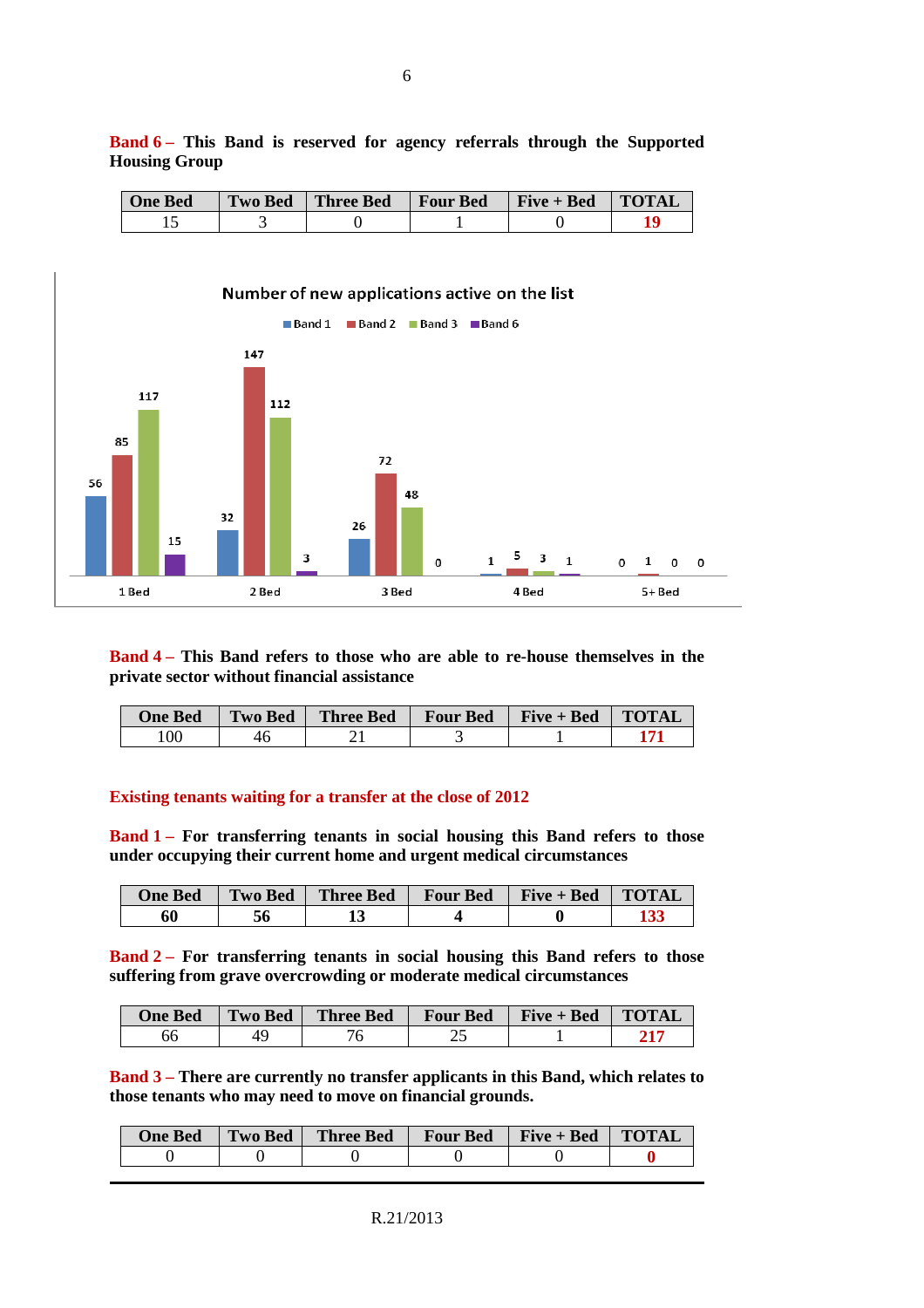| <b>One Bed</b> | Two Bed | <b>Three Bed</b> | <b>Four Bed</b> | $Five + Bed$ | <b>TOTAL</b> |
|----------------|---------|------------------|-----------------|--------------|--------------|
|                |         |                  |                 |              |              |





**Band 4 – There are currently no transfer applicants in Band 4, which relates to those who are able to re-house themselves in the private sector without financial assistance.** 

| <b>One Bed</b> | <b>Two Bed</b> | <b>Three Bed</b> | <b>Four Bed</b> | $Five + Bed$ | ' TOTAL |
|----------------|----------------|------------------|-----------------|--------------|---------|
|                |                |                  |                 |              |         |

#### **Average time that an applicant has been waiting on the Gateway**

| Average waiting times within the Bands<br>for new applicants for affordable housing (in months) |                |                |                  |                 |                  |  |  |  |
|-------------------------------------------------------------------------------------------------|----------------|----------------|------------------|-----------------|------------------|--|--|--|
| <b>Band</b>                                                                                     | <b>One Bed</b> | <b>Two Bed</b> | <b>Three Bed</b> | <b>Four Bed</b> | <b>Five+ Bed</b> |  |  |  |
| <b>Band 1</b>                                                                                   | 10             |                | 14               | 38              | n/a              |  |  |  |
| <b>Band 2</b>                                                                                   | 19             | 19             | 23               | 18              |                  |  |  |  |
| <b>Band 3</b>                                                                                   | 31             | 27             | 28               | 16              | n/a              |  |  |  |
| <b>Band 4</b>                                                                                   | 35             | 38             | 36               | 35              | 64               |  |  |  |
| <b>Band 6</b>                                                                                   | 10             |                | n/a              | a               | n/a              |  |  |  |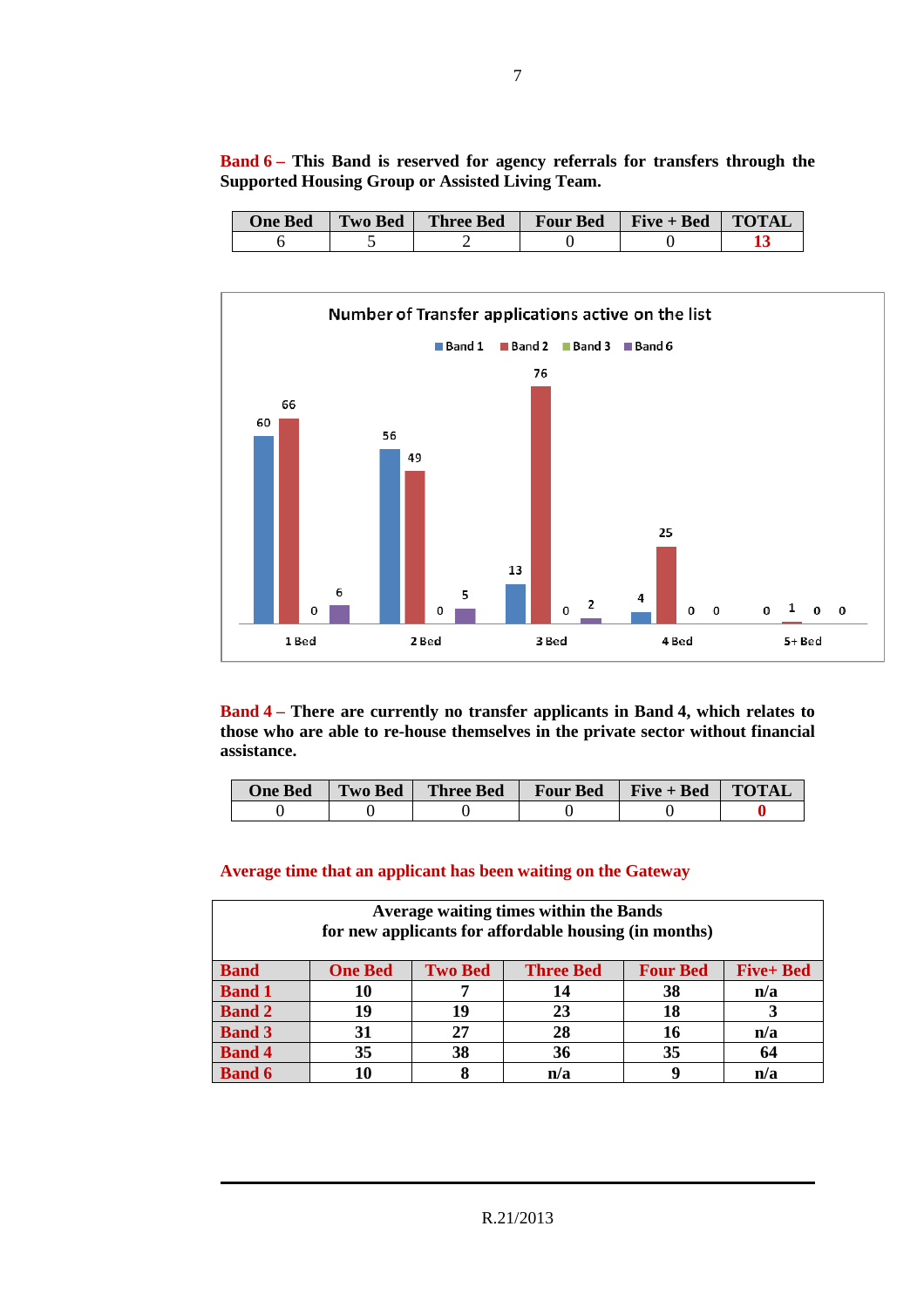| Average waiting times within the Bands<br>for existing affordable housing tenants awaiting a transfer (in months) |                |                |                                 |                 |                 |  |  |  |
|-------------------------------------------------------------------------------------------------------------------|----------------|----------------|---------------------------------|-----------------|-----------------|--|--|--|
| <b>Band</b>                                                                                                       | <b>One Bed</b> | <b>Two Bed</b> | <b>Three Bed</b>                | <b>Four Bed</b> | <b>Five+Bed</b> |  |  |  |
| <b>Band 1</b>                                                                                                     | 23             | 23             | 20                              |                 | n/a             |  |  |  |
| <b>Band 2</b>                                                                                                     | 25             | 29             | 20                              | 25              | 39              |  |  |  |
| <b>Band 3</b>                                                                                                     |                |                | <b>NO APPLICANTS AT PRESENT</b> |                 |                 |  |  |  |
| <b>Band 4</b>                                                                                                     |                |                |                                 |                 |                 |  |  |  |
| <b>Band 6</b>                                                                                                     | 14             |                | 14                              | n/a             | n/a             |  |  |  |

#### **Average Waiting Times – for those housed year to date (31st December 2012)**

| Average waiting times within the Bands<br>for new applicants for affordable housing now housed (in months) |                |                |                  |                 |                 |  |  |  |  |
|------------------------------------------------------------------------------------------------------------|----------------|----------------|------------------|-----------------|-----------------|--|--|--|--|
| <b>Band</b>                                                                                                | <b>One Bed</b> | <b>Two Bed</b> | <b>Three Bed</b> | <b>Four Bed</b> | <b>Five+Bed</b> |  |  |  |  |
| <b>Band 1</b>                                                                                              |                |                | 16               | n/a             |                 |  |  |  |  |
| <b>Band 2</b>                                                                                              | 20             | 21             | 29               | n/a             | n/a             |  |  |  |  |
| <b>Band 3</b>                                                                                              | 16             | 34             | n/a              | n/a             | n/a             |  |  |  |  |
| <b>Band 4</b>                                                                                              | 16             | 12             | n/a              | n/a             | n/a             |  |  |  |  |
| <b>Band 6</b>                                                                                              | 5              |                | 17               | n/a             | n/a             |  |  |  |  |

| Average waiting times within the Bands<br>for existing affordable housing tenants who have now been transferred<br>(in months) |                                                                                             |    |    |    |     |  |
|--------------------------------------------------------------------------------------------------------------------------------|---------------------------------------------------------------------------------------------|----|----|----|-----|--|
| <b>Band</b>                                                                                                                    | <b>One Bed</b><br><b>Two Bed</b><br><b>Five+ Bed</b><br><b>Three Bed</b><br><b>Four Bed</b> |    |    |    |     |  |
| <b>Band 1</b>                                                                                                                  | 24                                                                                          | 15 | 15 | 15 | 21  |  |
| <b>Band 2</b>                                                                                                                  | 21                                                                                          | 31 | 29 | 33 | 22  |  |
| <b>Band 3</b>                                                                                                                  |                                                                                             |    |    |    |     |  |
| <b>Band 4</b>                                                                                                                  | <b>NONE HOUSED IN PERIOD</b>                                                                |    |    |    |     |  |
| <b>Band 6</b>                                                                                                                  | 7                                                                                           |    |    |    | n/a |  |

# **Band 5 –Applicant Summary – for Affordable Housing Purchase Schemes**

**Total Number of applicants in Band 5 at 31st December 2012:** 

## **Bed Quantity Request**

| <b>Bed Quantity Request</b> | One   Two |  | Three   Four + $\vert$ One or Two | <b>Two or Three</b> |
|-----------------------------|-----------|--|-----------------------------------|---------------------|
| <b>No. of Applicants</b>    | 29        |  |                                   |                     |